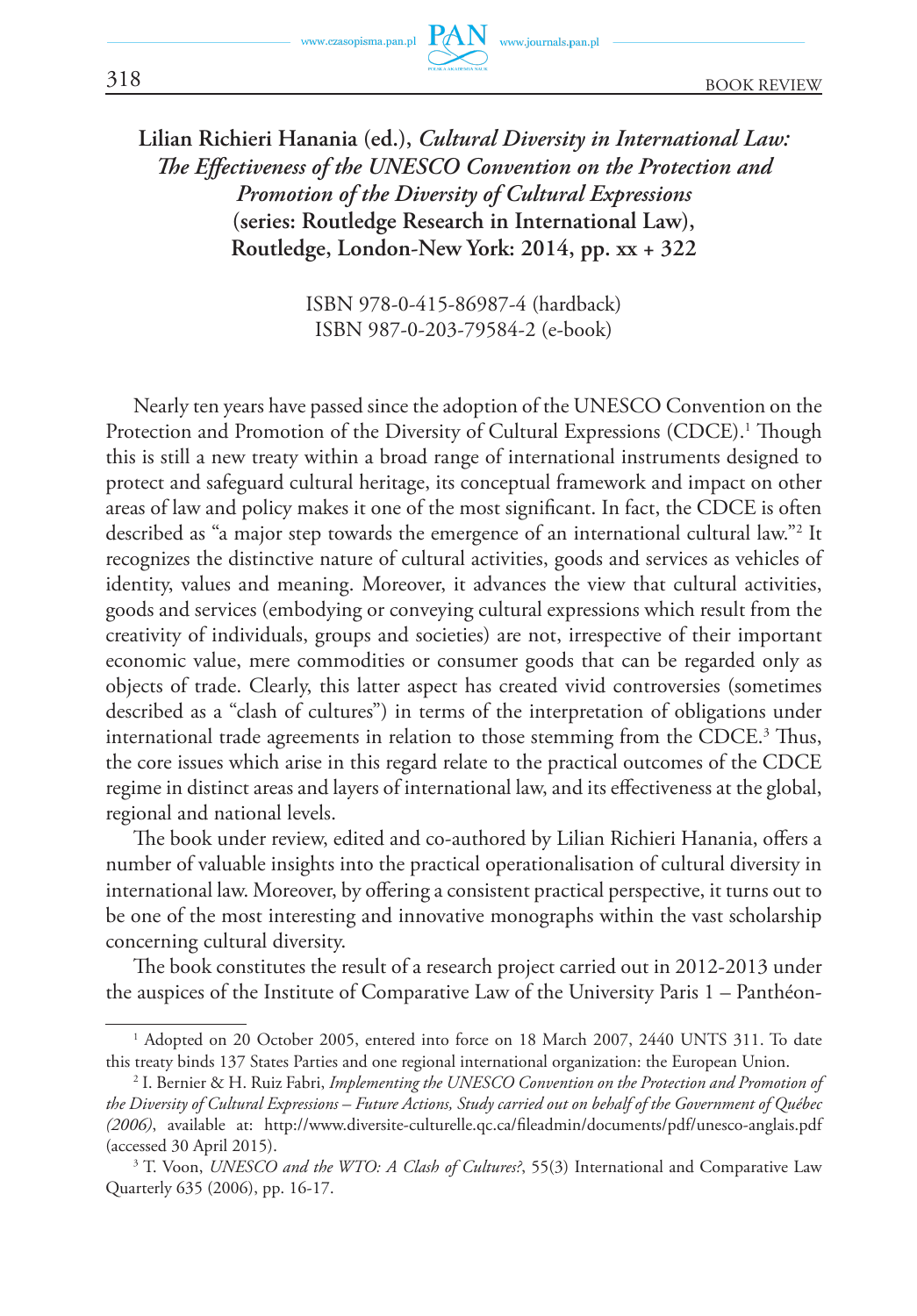## BOOK REVIEW 319

Sorbonne and the CNRS (*Centre national de la recherche scientifique*), gathering an international and multidisciplinary (law, political science and cultural management) team of experts from various professional backgrounds. It critically assesses selected aspects of the implementation of the CDCE and offers several analytical, wellsubstantiated conclusions on its effectiveness. The general introduction by Lilian Richieri Hanania and Hélène Ruiz Fabri intentionally avoids a more profound analysis of the historical background of international initiatives which led to the adoption of the CDCE. It also omits explanatory comments on individual provisions of the treaty. Instead, it offers a highly interesting conceptual framework concerning the application of the CDCE and its normative strength at the level of both treaty law and customary international law. This approach then shapes the entire structure of the book, which provides well-documented insights regarding the CDCE Parties' practice in terms of the implementation of this international instrument. In fact, the construction of the book is very clear, closely resembling a well-designed report. Accordingly, each of the nineteen chapters contains a separate section providing conclusions to the analysis carried out and offering several explicitly formulated recommendations on how to achieve the strengthening and better effectiveness of the CDCE in a particular area of international law or in a defined regional or national context.

The book is structured in two general parts, each divided into two subsections. The first part deals with the specificity of cultural goods and services in international law. Not surprisingly, the initial set of chapters refers to the impact of the CDCE on trade issues, thus exploring the "trade and culture" debate in relation to the WTO regime, the case law, and the operationalisation of the CDCE in the context of the negotiations of a Services Trade Restrictions Index at the OECD. The phenomenon of globalization constitutes both a challenge and threat to the protection and promotion of access to cultural diversity. This observation particularly refers to potential clashes between the objective of protecting cultural diversity and the efforts to liberalize and facilitate international trade and global economic development. In fact, the topics of culture and cultural heritage have long posed serious difficulties in international economic law, since cultural policies have been perceived as negative factors hampering international trade and investment.<sup>4</sup> Certain concessions have been available only under "cultural exception" clauses, giving effect to States' interests in limiting free trade in their culture in order to protect and promote their artists and other elements of their culture.<sup>5</sup> The inclusion of cultural heritage and cultural diversity in a broader human rights framework has given a new normative power to their protection and promotion. In this regard, a highly interesting and novel argument is advanced in the chapters by Steven van Uytsel and Fabio Morosini. Both authors convincingly develop and explain the idea of culture as a part of the WTO agreements. Their argumentation is founded on the concept of

<sup>&</sup>lt;sup>4</sup> V. Vadi, *Cultural Heritage in International Investment Law and Arbitration*, Cambridge University Press, New York: 2014, pp. 93 ff.

*See generally*, J. Shi, *Free Trade and Cultural Diversity in International Law*, Hart Publishing, Oxford: 2013, pp. 139 ff. and 233 ff.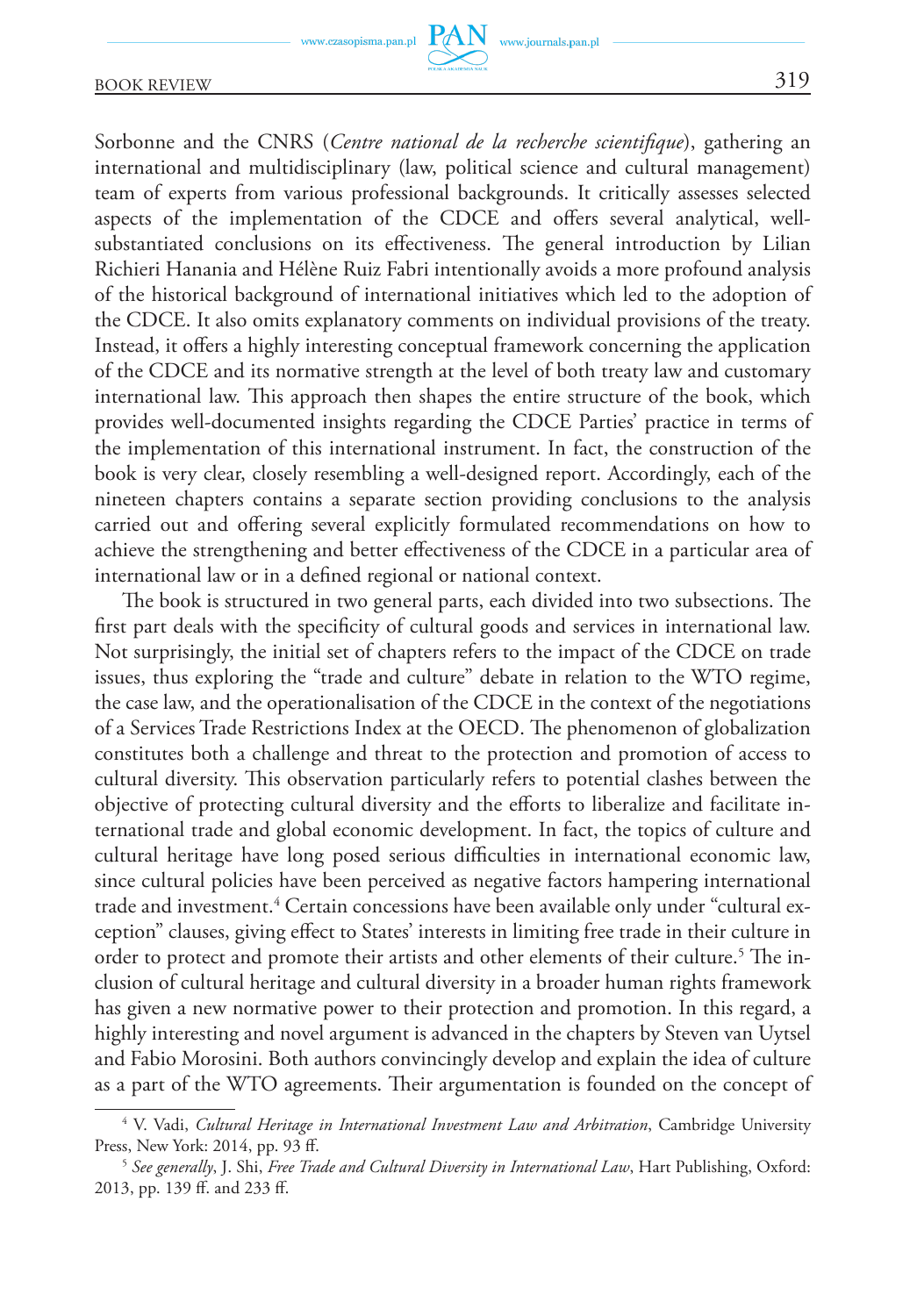www.journals.pan.pl

sustainable development, which has already enlarged the policy space for the environment and health within the WTO regime. They claim that today it also embraces the cultural dimension, and thus culture should not be seen as foreign to the WTO legal framework, nor as modifying or changing parts of the WTO agreements. Rather, the cultural concept of sustainable development should enlarge the Members' policy space within the WTO.

The next subsection uses a systematic approach to explore and approach the CDCE provisions, examining the impact of this treaty on selected fields of international law going beyond the "trade and culture debate" (e.g. intellectual property rights, social and labour issues, the creative economy, and new digital technologies). It also discusses the normative power of the CDCE Operational Guidelines and assesses their relevance and influence on the actual implementation of the CDCE in terms of follow-up actions and programmes. This subsection of the book describes a great variety of legal contexts affected by the CDCE. However, a systemic approach to the topic of cultural diversity would require a better contextualization of the CDCE regime within the broader legal framework of UNESCO standard-setting on one hand, and the exploration of the impact of the CDCE on the interpretation of human rights guarantees, on the other. As the UNGA noted in its 2000 resolution *Human rights and cultural diversity*,<sup>6</sup> joint respect for both cultural diversity and the cultural rights of all advances the enjoyment of all human rights and fosters "stable friendly relations among peoples and nations worldwide." Importantly, the protection of cultural diversity ("a source of exchange, innovation and creativity") and access to it are seen as vital for the long-term survival of humanity in a similar way "as biodiversity is for nature".<sup>7</sup> Hence, the diversity of living cultures enters into the domain of common goods, because "all cultures form part of the common heritage belonging to all mankind",<sup>8</sup> the protection of which lays in the general interest and constitutes an obligation of the international community as a whole.<sup>9</sup> It is argued that recognition of the importance of cultural pluralism, and the rejection of cultural hegemony, facilitate intercultural dialogue and understanding, which leads to the achievement of global acceptance of common interests, legal standards, and peace and security. Therefore the protection and promotion of cultural diversity appear to be crucial for the stability of the entire international legal system. Indeed, a wider analysis of the role played by the CDCE in the area of international cultural heritage law and human rights law would provide a truly comprehensive background for all the research outcomes presented in this volume.

<sup>6</sup> Adopted on 22 February 2000, UN Doc A/RES/54/160.

<sup>7</sup> Art. 1 of the Universal Declaration of Cultural Diversity, adopted by the General Conference of UNESCO on 2 November 2001, UNESCO Doc 31C/Resolution 25, Annex I.

<sup>8</sup>  *See inter alia* Art. I(3) of the Declaration of Principles of International Cultural Co-operation, adopted by the General Conference of UNESCO on 4 November 1966, UNESCO Doc 14C/Resolution 8.1.

<sup>9</sup>  *See also* A. F. Vrdoljak, *Human Rights and Cultural Heritage in International Law*, [in:] F. Lenzerini, A. F. Vrdoljak (eds.), *International Law for Common Goods: Normative Perspectives on Human Rights, Culture and Nature*, Hart Publishing, Oxford: 2014, pp. 168-72.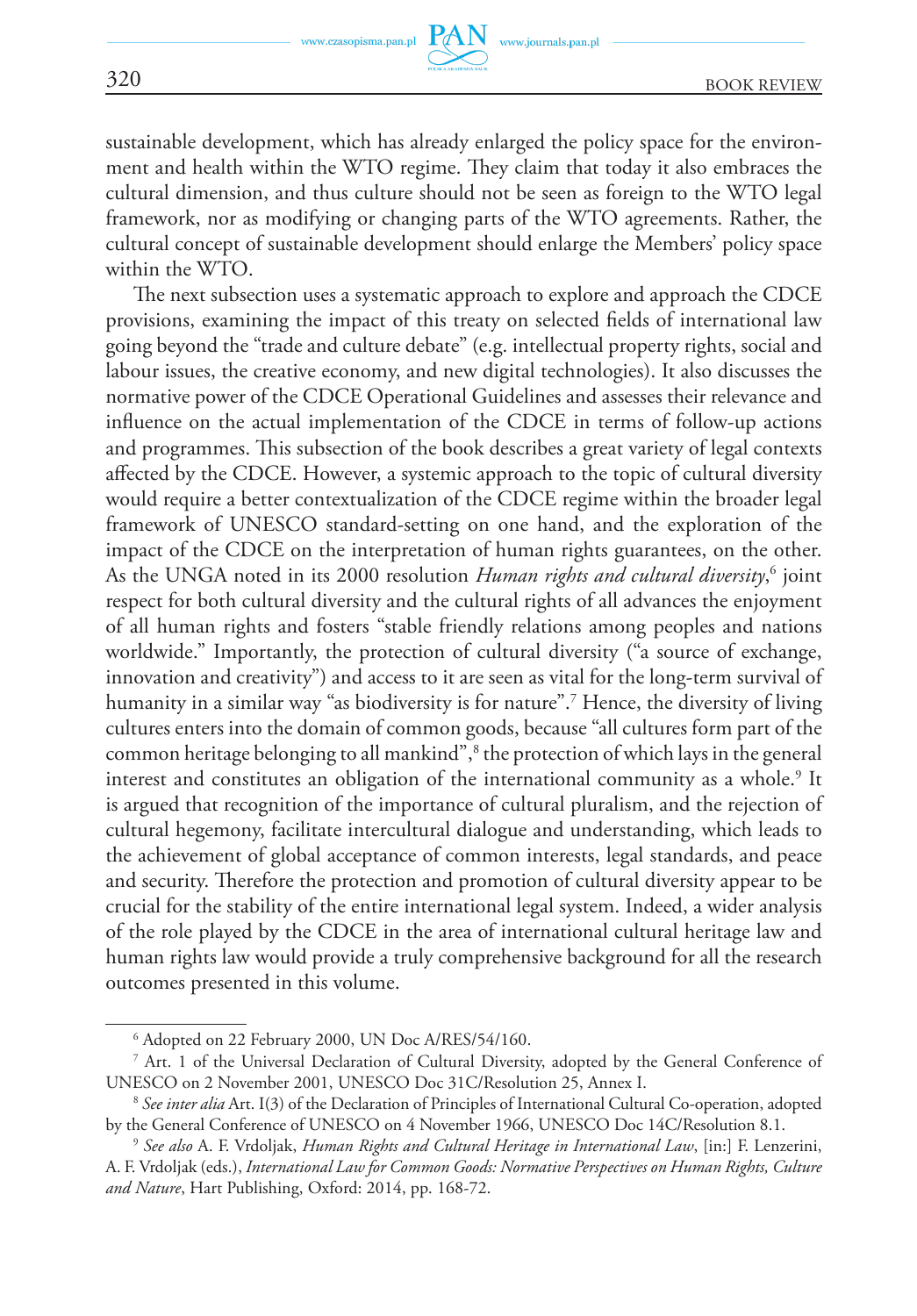BOOK REVIEW 321

The second part of the book critically assesses the implementation of the CDCE beyond the specificity of cultural goods and services. Accordingly, it is designed to evaluate the application of the CDCE regime in relation to education and public awareness, the participation of civil society, integration of culture into the concept of sustainable development, and the place of cultural diversity within national policies and international and regional cultural cooperation. The first five contributions to this part of the book deal with the "horizontal implementation" of the CDCE regime in terms of reinforcing international cooperation in the field of culture (technical and financial assistance on the basis of the CDCE; networking opportunities in cultural policies and governance; cultural relations and cultural diplomacy examined and assessed based on the example of the Mediterranean region; and the EU experience with cultural cooperation protocols and agreements with third parties, analysed as an attempt to promote and implement the CDCE within the framework of bilateral trade negotiations). In turn, the second subsection of this part of the book focuses on the "vertical implementation" of the CDCE at the regional and national levels. The European practice is of particular relevance as the European Community was actively involved in drafting the CDCE and today the EU is the only non-State Party to this treaty. Thus, the CDCE has both intra- and extra-EU legal effects. The chapter by Magdalena Ličková skilfully explores the status of the CDCE within the EU legal and institutional framework and its judicial interpretation. Other contributions in this subsection explore the practice of implementation of the CDCE in the Mercosur, Brazil, Québec, and more generally in relation to Latin America in the context of new education acts (those of Bolivia, Chile, Ecuador, Honduras and Uruguay). Interestingly, the chapter by Piatã Stoklos Kignel provides critical insights into the methods by which the private sector may more strongly contribute to implementation of the CDCE. Perhaps what is missing in this part of the book is an analytical contribution exploring and/or classifying the arguments (political, economic, structural, cultural, scientific etc.) against the promotion of cultural diversity voiced at both international and national fora. Such a chapter could provide a better explanation of the choices made with respect to the particular casestudies included in the last subsection of the book.

www.journals.pan.pl

The above observation also seems to be valid in relation to the findings provided in the general conclusion by Richieri Hanania. The editor of the book summarizes the obstacles and difficulties in the implementation of the CDCE which undermine its global effectiveness. She focuses mainly on the weaknesses existing within the convention itself (weakly binding wording of the CDCE provisions; ambiguity of the terminology used; and the misunderstanding of the core objective of the CDCE – that is, the recurring view that this instrument constitutes an additional barrier to trade liberalization while, in fact, it is designed to promote a more balanced exchange of cultural goods and services). More general problems of cultural and political opposition to this international instrument are only briefly signaled. While such an approach is fully understandable and legitimate in the context of the analyses conducted throughout the book, it would seem that shedding more light on other problems affecting the global